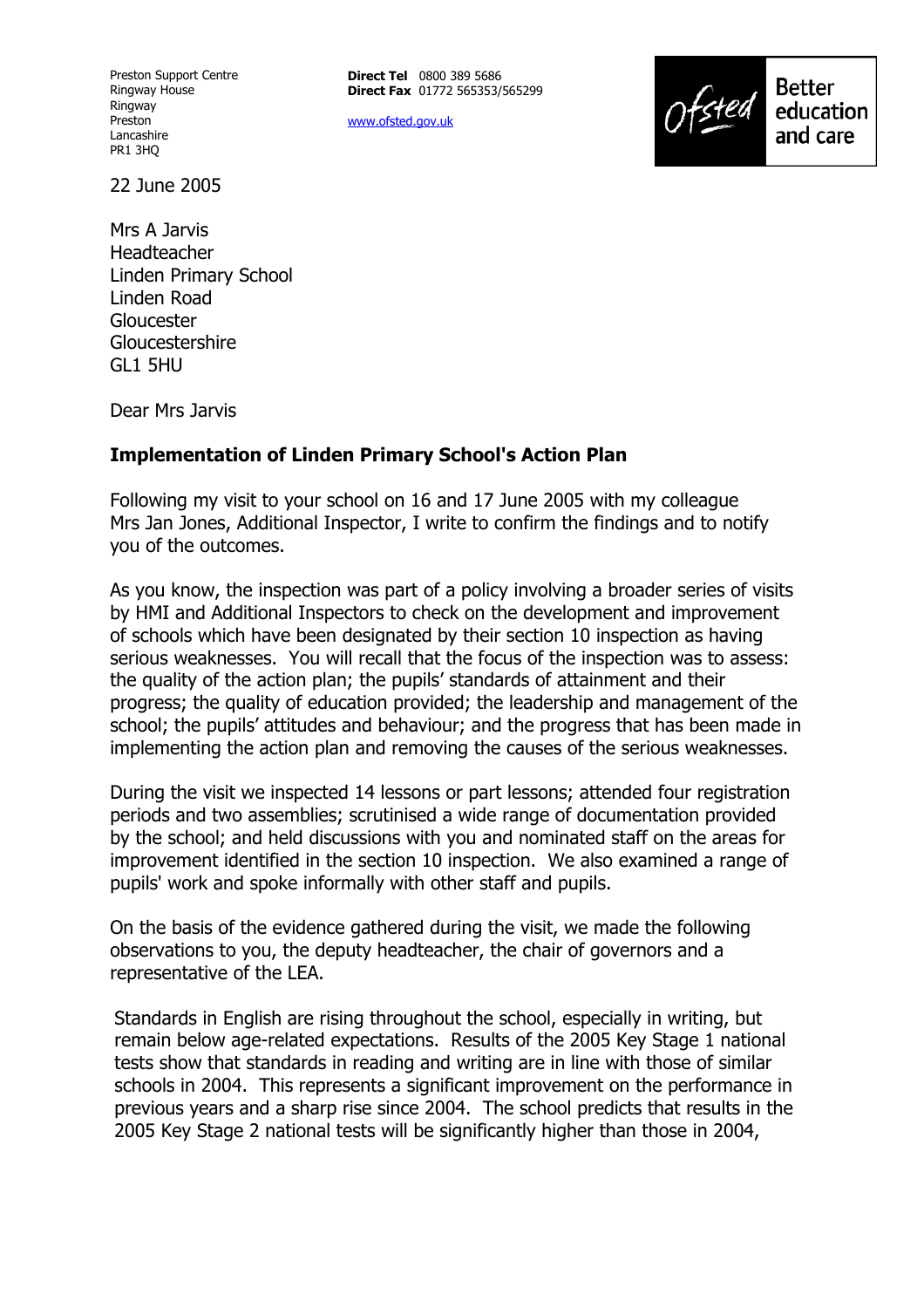

especially in writing. Although it anticipates improvements in reading, they are not as marked as in writing.

Oral skills are variable and, although many pupils are sufficiently confident to answer the teachers' questions, some are reluctant to participate in discussions with each other. In many lessons, the teachers provided good opportunities for the development of speaking and listening skills through strategies, such as response partners, with whom the pupils rehearse their ideas. Talk for learning has been appropriately identified as a focus for improvement next year.

The improvements in planning for literacy, monitoring of teaching and learning and the use of assessment have had a very positive impact on pupils' achievement. The teachers' planning is consistent and has a suitable focus on the development of basic skills. Pupilsí attainment and progress are carefully tracked and all assessment information is thoroughly analysed and discussed with class teachers to identify underachievers, inform pupils' groupings and determine future action, such as intervention strategies.

Provision for reading has improved although standards remain too low. New resources have been purchased, parents are becoming increasingly involved in supporting their children's learning at home and guided reading sessions are becoming more effective, although practice through the school is still variable. Reading records are inadequate. Teachers' comments rarely evaluate what the pupils can do and what they need to do next and do not relate sufficiently closely to National Curriculum levels. Older and more able pupils are not given sufficient guidance when choosing books to ensure that the texts are appropriately challenging.

Standards in mathematics have risen, although they remain below average in both key stages. This rise in standards, coupled with improvements in mathematics teaching, reflect sustained and concerted action by the school. The removal of setting throughout Years 3 to 6 has helped teachers to raise their expectations of all pupils, and all the teachers are now contributing to the development of teaching and improvement of standards throughout the school. Training has been targeted at the fundamental subject knowledge of teachers, and there have been crossschool initiatives in problem solving and mental maths. Pupils' books are now marked well in almost all classes. Planning for the next academic year is well in train, with teachers who will be teaching particular year groups working together with the LEA numeracy consultant for several sessions. A new published scheme that the school considers is more appropriate to its stage of development in mathematics teaching has been purchased. Following temporary arrangements for the co-ordination of mathematics for some months, a teacher has been identified for this role from September.

Standards in science have also risen. Additional time was given to science in Year 6 during the latter half of the school year, and the QCA schemes of work have been introduced throughout the school. The new science coordinator has audited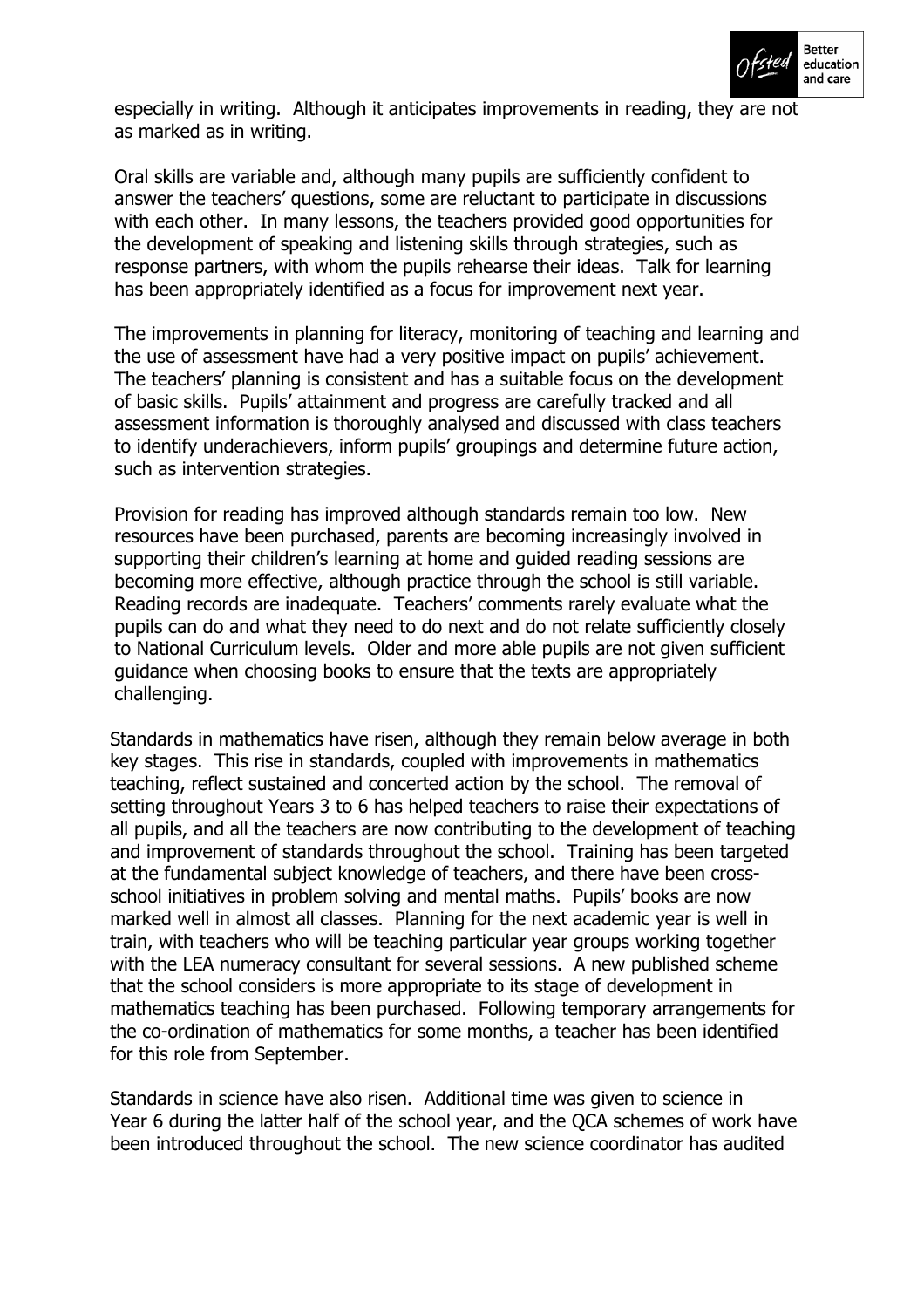

the learning resources, and has visited another school to observe science being taught effectively. Working with the deputy headteacher, she checks the class timetables and teachers' medium planning to ensure coverage. Science has been addressed at staff meetings, and there are plans to introduce a new scheme of work, and to find 'smarter' ways of planning the curriculum.

The school has improved its systems for tracking pupils' progress, and setting targets.

The teaching was satisfactory or better in 12 of the 14 lessons observed, and good in five lessons. This supports the school's assertion that the quality of teaching has risen in several classrooms since the LEA carried out a review of the school in May. Pupils' progress in all lessons mirrored the quality of the teaching.

The school has worked very hard at improving the quality of teaching and learning, with the support of the LEA. Teachers' expectations of the pupils are generally appropriate, with few examples of teachers seeking to justify teaching that was undemanding in terms of pupilsí capabilities or background. Teachers are enthusiastic, and their relationships with pupils are generally good. Lessons are planned to promote learning, are purposeful and focused, and include a variety of activities that engage pupils. There were examples of information and communication technology in general, and interactive whiteboards in particular, being used to motivate pupils, and drive forward their learning.

The weaknesses in some lessons included lack of differentiation, lack of focus on pupils producing work of high quality, plenaries that were over-directed and that did not move beyond 'show and tell', some residual weaknesses in teachers' subject knowledge, insufficient development of pupils' vocabulary, and residual weaknesses in the environment for learning.

The school has worked very hard to improve the curriculum and address the issues reported at the time of the inspection. The planned curriculum is broad but not yet balanced. The overview of planning and curriculum map show clearly what should be covered when. However, teachers are not given sufficient guidance about how much time should be spent on each unit of work and what is planned is not always translated into practice. An analysis of the timetables shows a number of anomalies in the amount of time spent on science, religious education and the foundation subjects and an over-emphasis on literacy, particularly in Year 1. In many classes, there is little daily variation in the shape of the school day. At present, cross-curricular links are incidental rather than planned, and are too dependent on the expertise of individual teachers. Planning for the development of skills is being addressed but is in the early stages of development.

The behaviour of the pupils is good, and a strength of the school. The pupils' attitudes and behaviour were satisfactory or better in all lessons, and good in half of the lessons. Occasionally the behaviour of small groups at lunchtime becomes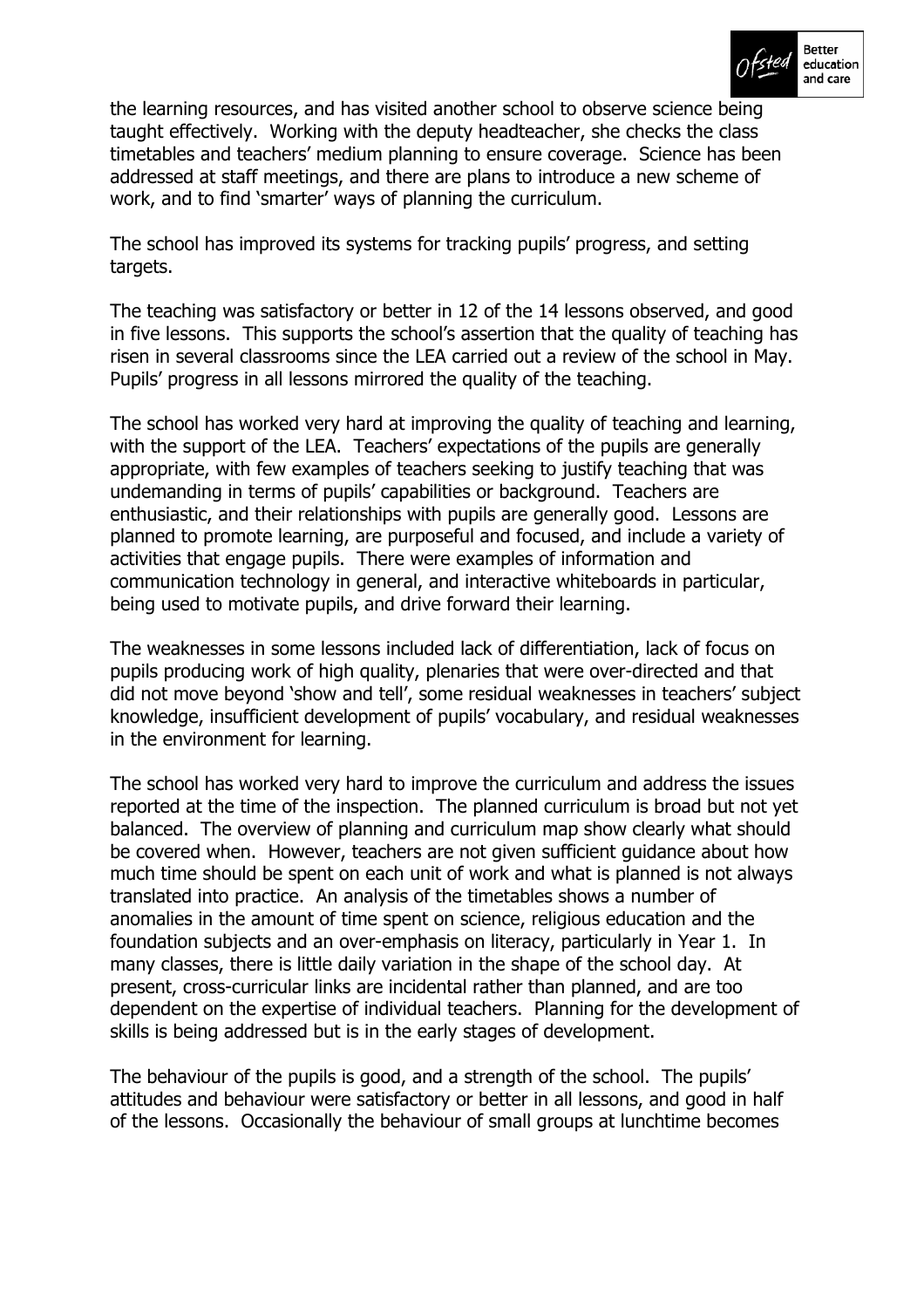

boisterous. Pupils are loyal to the school, and appreciative of improvements made in recent months. Attendance has fallen slightly over the last year.

The school is led very effectively by the headteacher, working in partnership with the deputy headteacher. Key roles, including the leadership of literacy and numeracy, have been covered effectively when postholders have left the school. The school has a full complement of postholders for next year, and has taken the opportunity to reconsider its management structure. The morale of teachers is good. The governance of the school has continued to develop.

While the school's original initial action plan was appropriate, its relevance diminished following developments in the school including substantial changes in staffing, and following a review that the LEA carried out in May 2005. The schoolís revised action plan is clear and succinct and sets out what needs to be done and who will lead each development. Its organisation shows a clear sense of priority and urgency, and reflects the common sense of purpose and high expectations with which this school plans to secure its improvement. The approaches to evaluating progress are rigorous.

The LEAís commentary is thorough, and its statement of action is good. The commentary outlines the support the school has received, and will receive, and reflects its close work alongside the school. The statement of action is integrated with the school's action plan, and commits the LEA to extensive and coherent support for the school.

A LEA Review of the school in May 2005 judged it to have made unsatisfactory progress overall since its inspection. The LEA has subsequently increased its support to the school, which has helped it to secure its improvement.

# **Action taken to address the key issues**

#### **1: raise standards in English, mathematics and science**

Progress has been good in writing, and has been reasonable in English overall, mathematics and science.

Progress is reasonable.

# **2: improve the quality of teaching and learning**

The teaching in the school is now sound overall. Progress in improving the quality of teaching is reasonable.